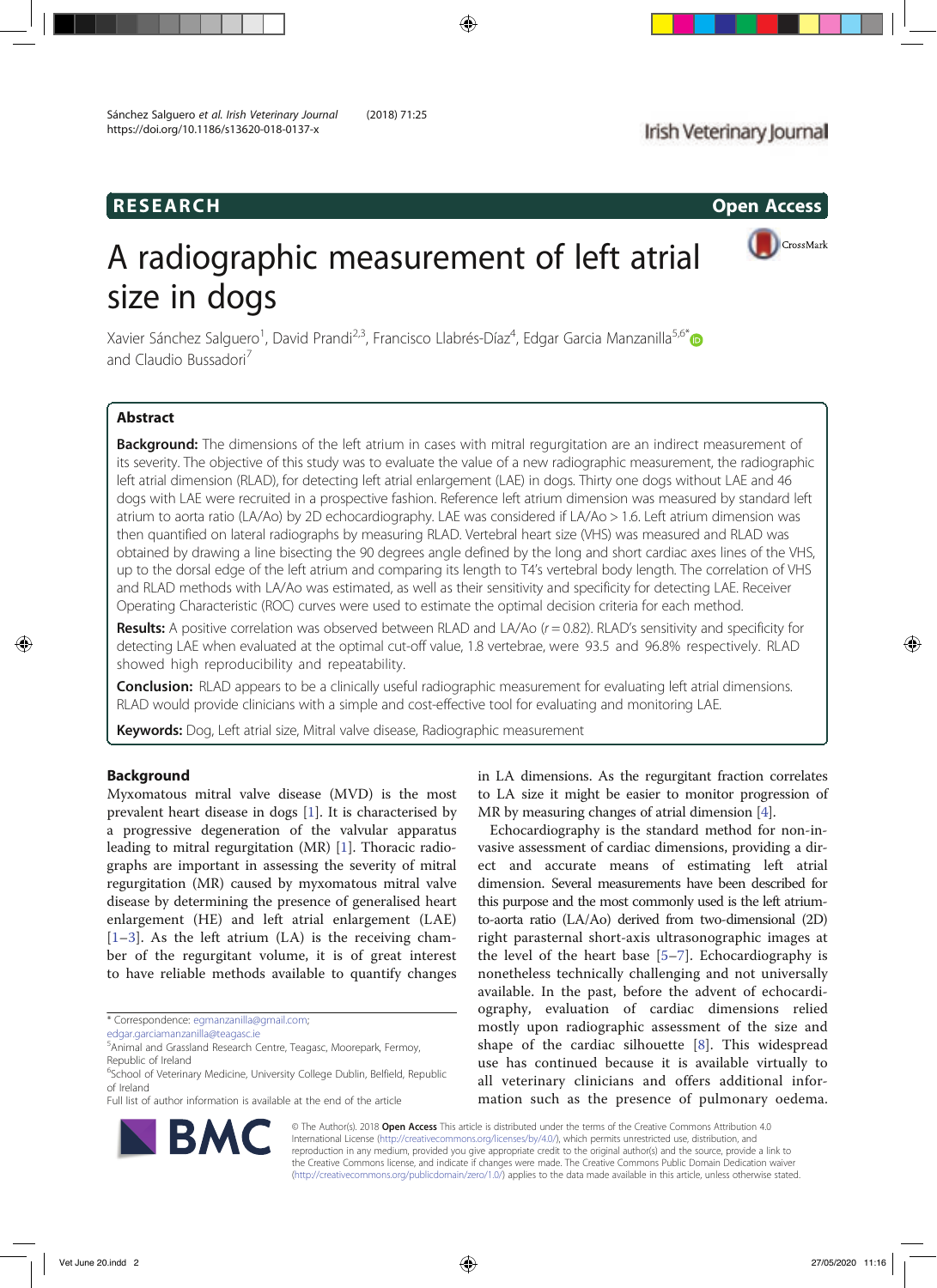In general, however, its subjective and indirect character renders it prone to interpretation errors, even when used by experienced examiners [3, 8].

In 1995, Buchanan and Bücheler introduced the vertebral heart size (VHS), a standardised method of cardiac size evaluation using the thoracic vertebrae as a measurement unit [9]. This method is based on the good correlation existing between cardiac size and thoracic vertebral body's length. To include the left atrial body, a slight variation was subsequently introduced, consisting in measuring the short axis from the dorsal edge of the caudal vena cava (CVC) [10]. The overall size of the heart is then normalized to body size by expressing it as units of vertebral length. This method provided an objective numerical measurement for evaluation of general heart size.

Thoracic radiographs are a sensitive means of evaluating LAE, especially when this is moderate to severe [8]. Several radiographic findings indicative of LAE have been described both in lateral and dorso-ventral views. The most commonly used is the observation of a dorso-caudally located bulge of soft tissue opacity, or left atrial "tent", on the lateral radiograph [11, 12].

In this study, we sought to assess the usefulness of a new radiographic measurement (radiographic left atrial dimension, RLAD) for the evaluation of left atrial dimensions in normal dogs and dogs with MVD. The purpose of this study was three-fold: [1] to study the correlation between RLAD, VHS and LA/Ao, [2] to calculate sensitivity and specificity of VHS and RLAD to detect LAE using LA/Ao as a gold standard, and [3] to establish a reference value for RLAD in normal dogs. Intra- and inter-observer variability for VHS and RLAD were also determined.

#### **Methods**

#### Animals

A total of 77 dogs were prospectively included in this study. Fifty-four dogs were client-owned and were presented for a routine clinical examination and the remaining 23 belonged to a shelter facility. Dogs were assigned to one of two groups according to the absence (Group 1) or presence (Group 2) of LAE defined as LA/  $Ao > 1.6$  [7]. Group 1 included 31 dogs, 22 males and 9 females, with a mean age of 4.2 years (1–7 years) and a mean weight of 15.8 kg (4.0–20.0 kg). Breeds represented in this group were mixed-breed ( $n = 25$ ), Cocker Spaniel  $(n = 2)$  and one of each of the following: French Bulldog, Pug, Cavalier King Charles Spaniel and Pekingese. Group 2 included 46 mixed-breed dogs, 28 males and 18 females, with a mean age of 8.1 years (6–10 years) and a mean weight of 12.3 kg (4.8–21.4 kg).

All dogs underwent a complete clinical evaluation including physical examination, complete blood count, biochemistry panel, and radiographic and echocardiographic examinations within the same day. All dogs were examined by the same author in their respective centers of origin. Normal dogs were those considered so according to the history, physical, radiographic and echocardio-

graphic examinations. A MVD diagnosis was based on the presence of a typical systolic mitral regurgitation murmur and alterations on the echocardiographic examination. Dogs presenting with radiographic and/ or echocardiographic changes compatible with alveolar pulmonary oedema, pulmonary hypertension or right-sided cardiac disease, as well as cardiac diseases other than MVD, such as cardiomyopathy, myocarditis, congenital heart defects, and diagnosed arrhythmias were not included.

#### Radiographic measurements

A digital right lateral thoracic radiograph was used for measuring the VHS in each case, as described by Buchanan [10]. This procedure was performed by the same observer (XS) in all dogs. The long axis (L) was measured from the ventral border of the left main stem bronchus (carina) to the more distant point of the cardiac apex. The short axis (S) was measured starting at the level of the dorsal edge of the CVC (Fig. 1).

A commercially available computer software (Microsoft Office Power point 2001, Microsoft corporation, US) was used to apply a 90-degree rotation between L and S. L and S were then repositioned over the thoracic vertebrae from the cranial edge of the fourth thoracic vertebra, parallel to the vertebral column, and each length was then expressed



Fig. 1 Right lateral thoracic view. Vertebral heart size (VHS), long (L) and short (S) cardiac axes are shown. VHS is expressed as total units of vertebral length: 12.2v. Radiographic left atrial dimension (RLAD) is shown (white line). Both measurements were repositioned parallel over thoracic vertebrae beginning with the cranial edge of the fourth thoracic vertebra (T4). The size of the LA was thus expressed as total units of vertebral length: 2.6v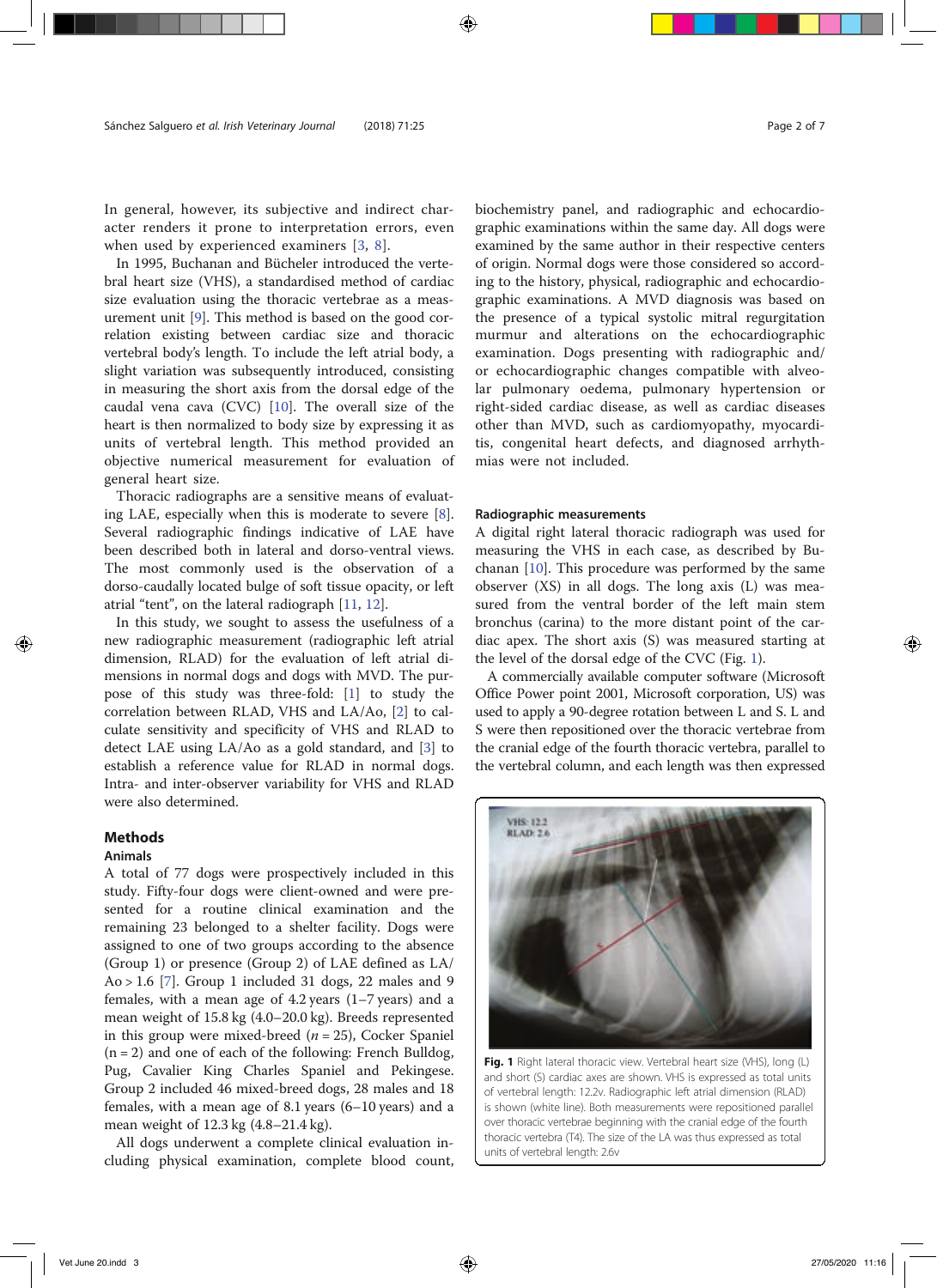in terms of the number of thoracic vertebrae (v) to the nearest 0.1v. The sum of the two was used as VHS (Fig. 1).

RLAD was obtained from the same radiographic images used for VHS quantification, and using the same computer software. This procedure was performed by the same observer (XS) in all dogs. A line bisecting the 90° angle formed by the intersection of the VHS L and S axes was drawn from this point to the radiographic projection of the dorsal edge of the left atrium (Fig. 1). The computer software was used to ensure a 45° angle between this line and the intersection of L and S. This length was then normalized to v starting at the cranial edge of the fourth thoracic vertebra and to the nearest 0.1v as for VHS and used as RLAD. In cases where it was difficult to differentiate the dorsal anatomical boundaries of the left atrium and the neighbouring pulmonary veins, the most dorsal aspect of the soft tissue opacity seen at this level was routinely used for all measurements.

#### Echocardiographic measurements

A complete transthoracic echocardiographic examination (TTE) was performed in all dogs by the same clinician. The dogs were placed in right and left lateral recumbency and the examination was performed according to the American Society of Echocardiography standards and guidelines and other published recommendations [13].

Diagnosis of MVD was based on characteristic valvular lesions of the mitral valve apparatus (mitral valve thickening, prolapse or both) on 2D echocardiography and the identification of mitral valve regurgitation by colour Doppler examination, as described previously [14, 15]. The same criterion (LA/Ao value of 1.6) was used to define LAE [7].

LA/Ao was obtained by calculating the ratio between the LA and cross-sectional aortic (Ao) diameters obtained by 2D TTE from a right parasternal short axis view as described in earlier reports [16–18]. The measurement was performed in early ventricular diastole using the first frame after aortic ejection where the Ao appeared as a symmetrical three-leaf clover with closed aortic valves and a teardrop-shaped LA (Fig. 2). Three measurements were performed in consecutive heart beats and averaged to reduce measurement error.

#### Intra- and inter-observer variability for VHS and RLAD

Intra- and inter- observer agreement was studied using a complementary pilot study in which 2 different observers (DP and XS) measured VHS and RLAD in radiographs from 5 dogs from group 1 and 5 dogs from group 1. Each set of masked and randomized radiographs was evaluated in three occasions. Masking and randomization methods were applied in order to



The right coronary, left coronary and non-coronary cusps of the aorta may be seen. Aorta (Ao), left atrium (LA)

minimize potential biases. Observer bias was measured as the mean difference for all measurements between observers. Inter-observer variability was measured as the variability of the mean difference for each animal. Intra-observer variability was measured as the mean variability between replications for the same animal.

#### Statistical analysis

Statistical analysis was performed using SAS 9.4 (Cary, NC, USA) and R software (Vienna, Austria). Alpha level for determination of significance was 0.05. Summary descriptive indexes (means, standard deviation and the corresponding minimum and maximum values) were obtained for the primary variables (VHS, RLAD, LA/Ao) in each subgroup. The association between measurements was obtained by means of Spearman's correlation. The accuracy of each test was measured by means of empirical Receiver Operating Characteristic (ROC) curve, the area under the curve (AUC) and their confidence intervals. AUC curves were compare using Delong's method [19]. The optimal cutoff value that jointly maximized sensitivity and specificity for each test was determined using the Younden index. Sensitivity and specificity and their confidence intervals were computed at the optimal cut-off point.

#### **Results**

#### Descriptive statistics

In group 1, 3 dogs presented with MVD and the remaining 28 were normal. In group 2, 44 dogs presented with MVD and 2 did not present with signs of valvular disease. Dogs with MVD were classified according to the ACVIM consensus panel guidelines for disease staging [20] as follows: 4 dogs in stage B1, 15 dogs in stage B2 and 28 dogs in stage C.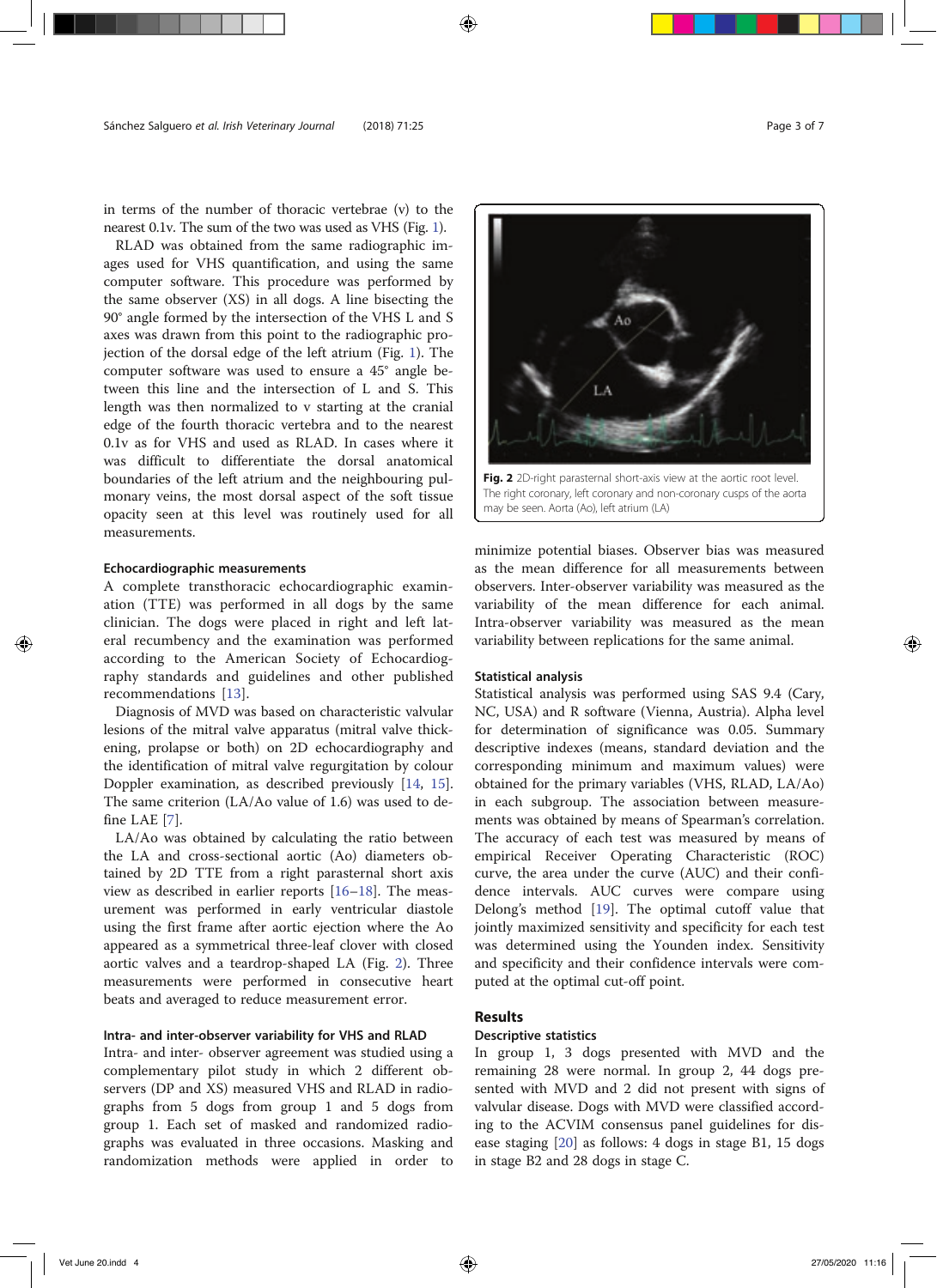Dogs in stage A were patients at high risk for developing heart disease but that currently had no identifiable structural disorder of the heart. Dogs in stage B were patients with structural heart disease but that had not developed clinical signs associated to heart failure (Stage B1: asymptomatic patients that had no radiographic or echocardiographic evidence of cardiac remodeling. Stage B2: asymptomatic patients that had hemodynamically significant regurgitation, as evidenced by radiographic or echocardiographic findings of left-sided heart enlargement). Dogs in stage C were patients with past or current clinical signs of heart failure associated with structural heart disease. Dogs in stage D were patients with end-stage disease with clinical signs of heart failure that were refractory to standard therapy.

Group 2 showed greater values for all variables ( $P <$ 0.05). Mean  $(\pm$  SD) RLAD value was  $1.41 \pm 0.23$  in group 1, and  $2.54 \pm 0.52$  in group 2; mean VHS value was  $10.19 \pm 0.60$  in group 1, and  $12.05 \pm 1.17$  in group 2 and finally, mean LA/Ao value was  $1.33 \pm 0.13$  in group 1, and  $2.47 \pm 0.55$  in group 2. Box plots for RLAD and VHS are shown in Fig. 3.

#### Spearman's correlation, sensitivity and specificity

A positive correlation ( $r = 0.79$ ,  $P < 0.001$ ) was observed between VHS and RLAD, between VHS and LA/Ao  $(r =$ 0.82,  $P < 0.001$ ) and between RLAD and LA/Ao ( $r = 0.84$ ,  $P < 0.001$ ).

Sensitivity and specificity values determined for RLAD and VHS were considered regarding the detection of LAE with the criterion  $LA/Ao > 1.6$ . The sensitivity and specificity for RLAD were 93.5% (84.78, 100) and 96.8% (90.32, 100); whereas for VHS these indices were 76.1%

(63.04, 87.01) and 93.5% (83.87, 100). ROC curve and AUC for RLAD and VHS are depicted in Fig. 4. No statistical differences between AUC values were present,  $P = 0.274$  (-0.021–0.074). The RLAD and VHS optimal cut-off values which provided the greatest sensitivity and specificity for detecting LAE (maximal reference values) were of 1.8v and 11.1v respectively.

The AUC and Confidence limits for RLAD and VHS were respectively 0.9691 (0.9281–1.00) and 0.9425 (0.8952, 0.9898). The confidence interval of ROC curves for RLAD and VHS are depicted in Fig. 5.

#### Intra- and inter-observer variability

Regarding the VHS, observer 1 (DP) demonstrated a 0.08v variability between measurements whereas observer 2's (XS) was 0.03v (Table 1). Regarding RLAD, both observers demonstrated a 0.01v variability between measurements. An inter-observer variability of 0.26v and 0.17v was found for VHS and RLAD measurements with observer biases of − 0.09 and 0.06 respectively.

#### **Discussion**

This study describes a novel objective measurement (RLAD) to estimate LAE in dogs using standard thoracic radiographs. The main goal of this study is to describe and evaluate a new radiographic measurement to detect increases of left atrial size in dogs. Cardiac radiology has been shown to be especially reliable to show increases of the left atrium size  $[1-3]$  and to date, there is no objective radiographic measurement (such as VHS to detect cardiomegaly) to detect and quantify these increases in left atrial size. LA/Ao ratio is the most commonly used echocardiographic measurement to detect LAE [5–7].



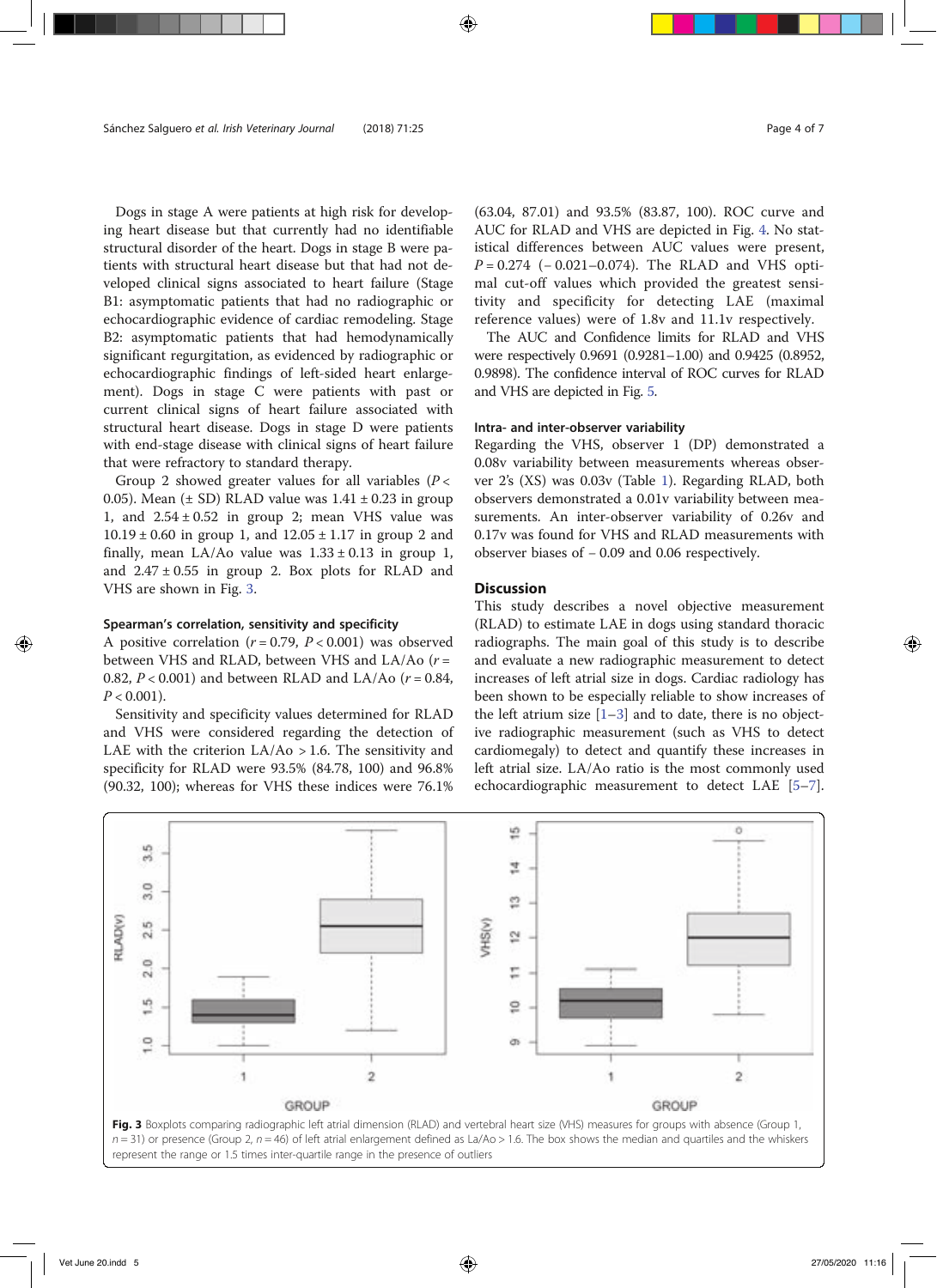

Using an index (LA/Ao ratio) to determine LAE is superior to using other LA measurements normalized to body weight or body surface area, as the index is an independent internal ratio [6]. The RLAD was devised to measure the extent of this "bulging" through a VHS-derived measurement and therefore estimate left atrial dimensions. In cases with only mild LAE, it can be difficult to accurately differentiate the dorsal edge of the left atrium due to the superimposition of the bronchial tree but also and most importantly, the neighbouring pulmonary veins. The latter will demonstrate the same radiographic opacity. Previous radiographic references have almost certainly included these veins within the soft tissue opacity described as LAE [11]. This difficulty in differentiating the boundaries of the left atrium from the neighbouring pulmonary veins was encountered in only one patient in this study. This is, nonetheless, a potential pitfall of the RLAD in cases with mild LAE. Therefore, the authors recommend including the most dorsal aspect of the soft tissue opacity situated caudal to the carina for consistency of the obtained measurements. The dorsal edge of a moderate or severe LAE is easy to differentiate from the veins.

The usefulness of RLAD is shown by its strong correlation  $(r = 0.84)$  with LA/Ao in this study. Similarly, a good correlation was also observed between VHS and LA/Ao  $(r = 0.80)$ , although not as strong as in experimentally-induced cardiomegaly  $(r = 0.9)$  [21]. Therefore, RLAD and VHS provide therefore a good estimate of left atrial dimensions when compared to the current standard method used for this purpose (LA/Ao).

In order to assess the value of these two measurements for the quantification of LAE, their respective sensitivity and specificity for this purpose was estimated and optimal cut-off values were determined. In our study, RLAD proved to be a more sensitive (93.5%) and specific (96.8%) tool for this purpose, with an optimal cut-off value of 1.8v. VHS was less sensitive (76.1%) and specific (93.5%) with an optimal cut-off value of 11.1v. In any case, both VHS and RLAD would be available for patients examined because VHS needs to be performed to have the center-point for RLAD. The optimal cut-off values obtained in this study for VHS were higher than those reported previously  $[9, 10]$ . This may be due to 1) differences in study populations, especially regarding the breeds included and different patterns of LA enlargement in different stages of disease, 2) inter-observer variability [22] and 3) the authors defined normal as LA/  $Ao \leq 1.6$ .



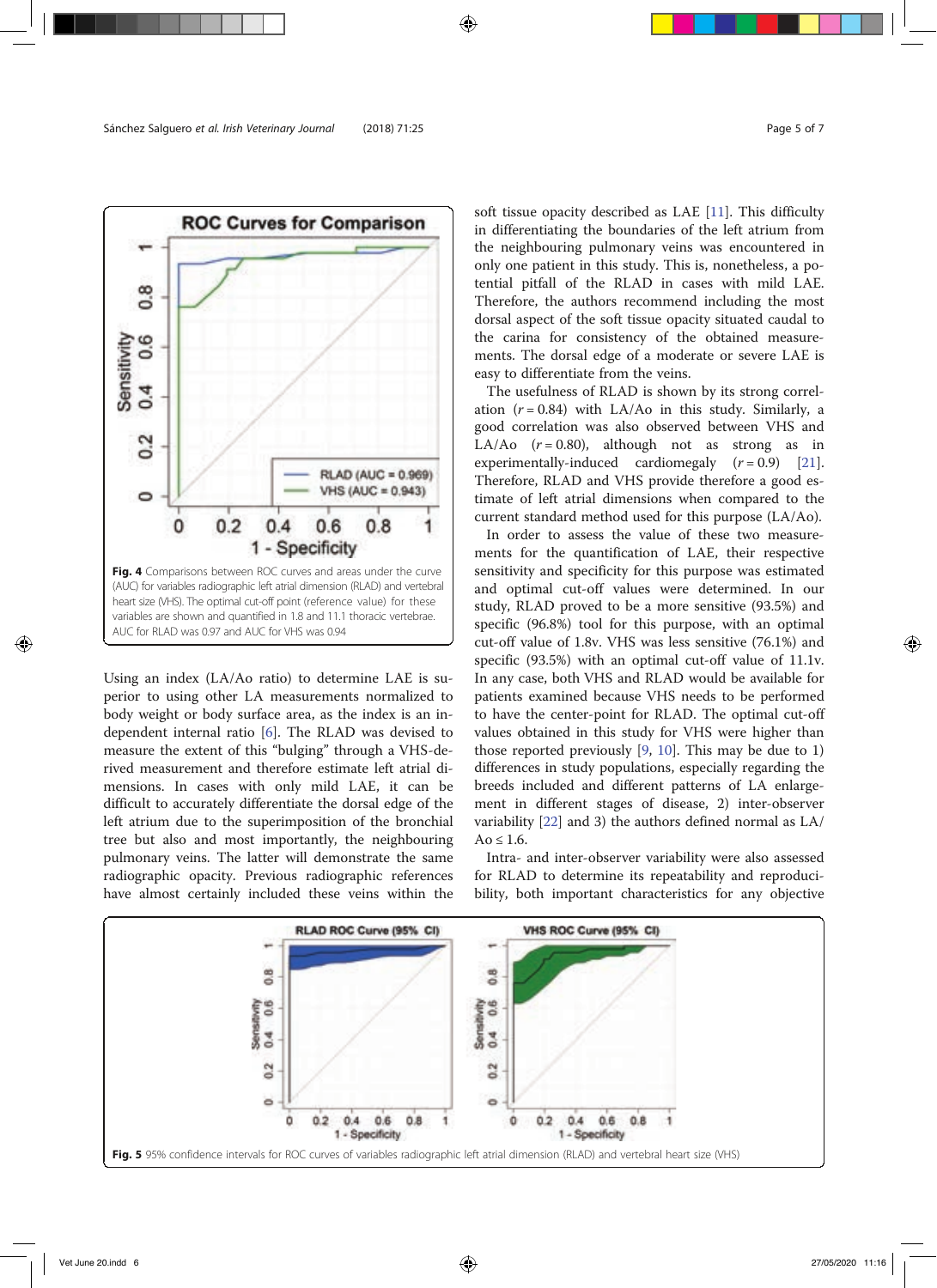|            | Observer N |     | Mean               | -SD -             | CV - | Intra-Obs Var |
|------------|------------|-----|--------------------|-------------------|------|---------------|
| <b>VHS</b> |            | 30. |                    | 11.36y 0.48y 4.22 |      | 0.08v         |
|            |            | 30. | 11.44 <sub>V</sub> | 0.59v             | 5.16 | 0.01v         |

RLAD 1 30 1.97v 0.57v 29.03 0.03v

#### Table 1 Intra-observer agreement for VHS and RLAD

N Number of observations, SD Standard Deviation, CV Coefficient of Variation, Intra-Obs Var Intra-Observer variability, v thoracic vertebrae

2 30 1.91v 0.63v 32.67 0.01v

measurement tool, and since one landmark for RLAD is the bisection of the VHS axes, the same was performed for the latter. No significant differences were found in the level of agreement between observers for both indexes VHS and RLAD. Mean and CV for both radiographic variables were similar between observers. Intra-observer variability was small, especially in the case of RLAD, with intra-observer variability being 0.01, confirming the repeatability of the measurements for the same observer. Observer bias was also negligible for both tests. Thus, a high reproducibility and repeatability were observed for RLAD and VHS.

This study has some limitations. The MVD population in this study consisted of a series of dogs arbitrarily presented to cardiology referral centres. In this way, this population may not be representative of the general canine population with MVD, possibly including a higher proportion of dogs in a more advanced disease state which would increase the sensitivity of the test. On the other hand, given the large number of cross breeds included, a breed-dependent effect could not be evaluated in this study but would be of interest for future studies.

In fact, 24 out of 46 dogs in group 2 were classified in disease stage C, with 37 out of 46 dogs presenting with a LA/Ao > 2. This fact contributes to the high correlation observed between RLAD and LA/Ao. Further studies are needed in order to obtain clinically useful cut-off values for mild, moderate and severe left atrial enlargement, especially in dogs presenting with only mild to moderate LAE.

Furthermore LAE was estimated only by 2D echocardiography, which although widely accepted as a non invasive clinically useful method, it does not constitute a real gold standard method for this purpose as could be MRI (magnetic resonance imaging) or CT. Cross-sectional imaging would constitute a useful comparison in future studies involving LAE assessment with RLAD as a gold standard method.

#### Conclusion

The new radiographic measurement named RLAD demonstrated high sensitivity and specificity for detecting LAE with a strong correlation with LA/Ao ratio. The

proposed optimal cut-off value for RLAD to detect LAE is 1.8v. RLAD would provide clinicians with a simple and cost-effective tool for the detection and monitoring of LAE in dogs with MVD and possibly dogs with other cardiac diseases presenting with LAE.

#### Acknowledgements

The authors thank Oriol Domènech for his collaboration and involvement performing the TTEs. This new radiographic measurement is also his creation. Also Yvonne Espada Gerlach from the UAB Veterinary Teaching Hospital for her help in obtaining the radiographs. The authors also wish to thank the Northern Barcelona Area Animal Shelter for providing a large part of the normal dogs group.

#### Funding

This work did not have any other funding than the author's own work.

#### Availability of data and materials

The datasets used and/or analysed during the current study available from the corresponding author on reasonable request.

#### Authors' contributions

DP, XSS, FLD and CB designed the study and collaborated in the collection of data. XSS and DP analyzed and interpreted the patient data. EGM carried out the statistical analysis. FLD, CB, XSS, DP and EGM wrote the manuscript. All authors participated in reviewing the manuscript, and read, and approved, the final manuscript.

#### Ethics approval

The study was approved by the Universitat Autònoma de Barcelona ethics committee (CEEAH 1160). Owner consent was obtained for all dogs enrolled.

#### Consent for publication

Not applicable.

#### Competing interests

The authors declare that they have no competing interests.

#### Publisher's Note

Springer Nature remains neutral with regard to jurisdictional claims in published maps and institutional affiliations.

#### Author details

1 Animal Science Department, Escola Tècnica Superior d'Enginyeria Agrària, Universitat de Lleida, Lleida, Spain. <sup>2</sup>Betulia Veterinary Clinic, Barcelona, Spain.<br><sup>3</sup>Universitat Autònoma de Barcelona, Bellatorra, Barcelona, Spain. <sup>4</sup>Poval. Universitat Autònoma de Barcelona, Bellaterra, Barcelona, Spain. <sup>4</sup>Royal Veterinary College, Hawkshead Lane, Hatfield, Hertfordshire, UK. <sup>5</sup>Animal and Grassland Research Centre, Teagasc, Moorepark, Fermoy, Republic of Ireland. <sup>6</sup>School of Veterinary Medicine, University College Dublin, Belfield, Republic of Ireland. <sup>7</sup>Clínica Veterinaria Gran Sasso, Milan, Italy.

#### Received: 14 June 2018 Accepted: 5 December 2018 Published online: 17 December 2018

References

- 1. Detweiler DK, Pattersson DF. The prevalence and types of cardiovascular disease in dogs. Ann N Y Acad Sci. 1965;127:481–516.
- 2. Borgarelli M, Savarino P, Crosara S, et al. Survival characteristics and prognostic variables of dogs with mitral regurgitation attributable to myxomatous valve disease. J Vet Intern Med. 2008;22:120–8.
- Lord P, Hansson K, Kvart C, et al. Reader performance in radiographic diagnosis of signs of mitral regurgitation in cavalier king Charles spaniels. J Small Anim Pract. 2010;51:210–8.
- 4. Hansson K. Diagnostic imaging of cardiopulmonary structures in normal dogs and dogs with mitral regurgitation. Doctoral thesis. Swedish university of agricultural sciences. Uppsala, 2004.
- 5. O'Grady MR, Bonagura JD, Powers JD, et al. Quantitative cross-sectional echocardiography in the normal dog. Vet Radiol. 1986;27:34–49.